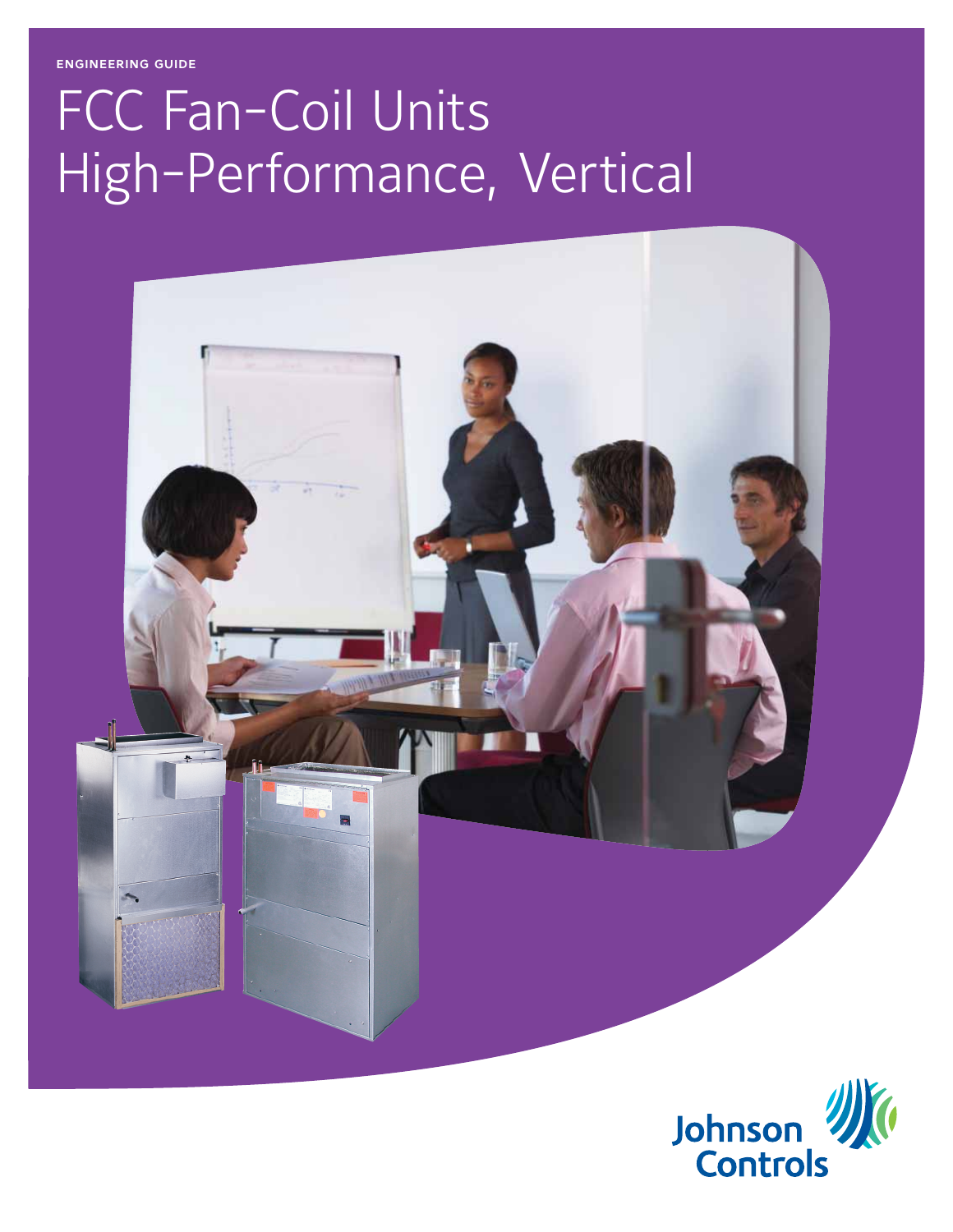# TABLE OF CONTENTS





# NOTES:

- Johnson Controls offers Web-Select®, the industry's first web-based rating and selection program for complete unit, coil and sound selection. See your representative for more information.
- All data herein is subject to change without notice. Some drawings are not shown in this catalog.
- Drawings not for installation purposes; refer to IOM manual.
- ETL Report Number 524615.
- MEA Number MEA 54-98-E applies to all units with any combination of chilled water or R-22 direct expansion coils and either hot water coils, steam coils, or electric heat.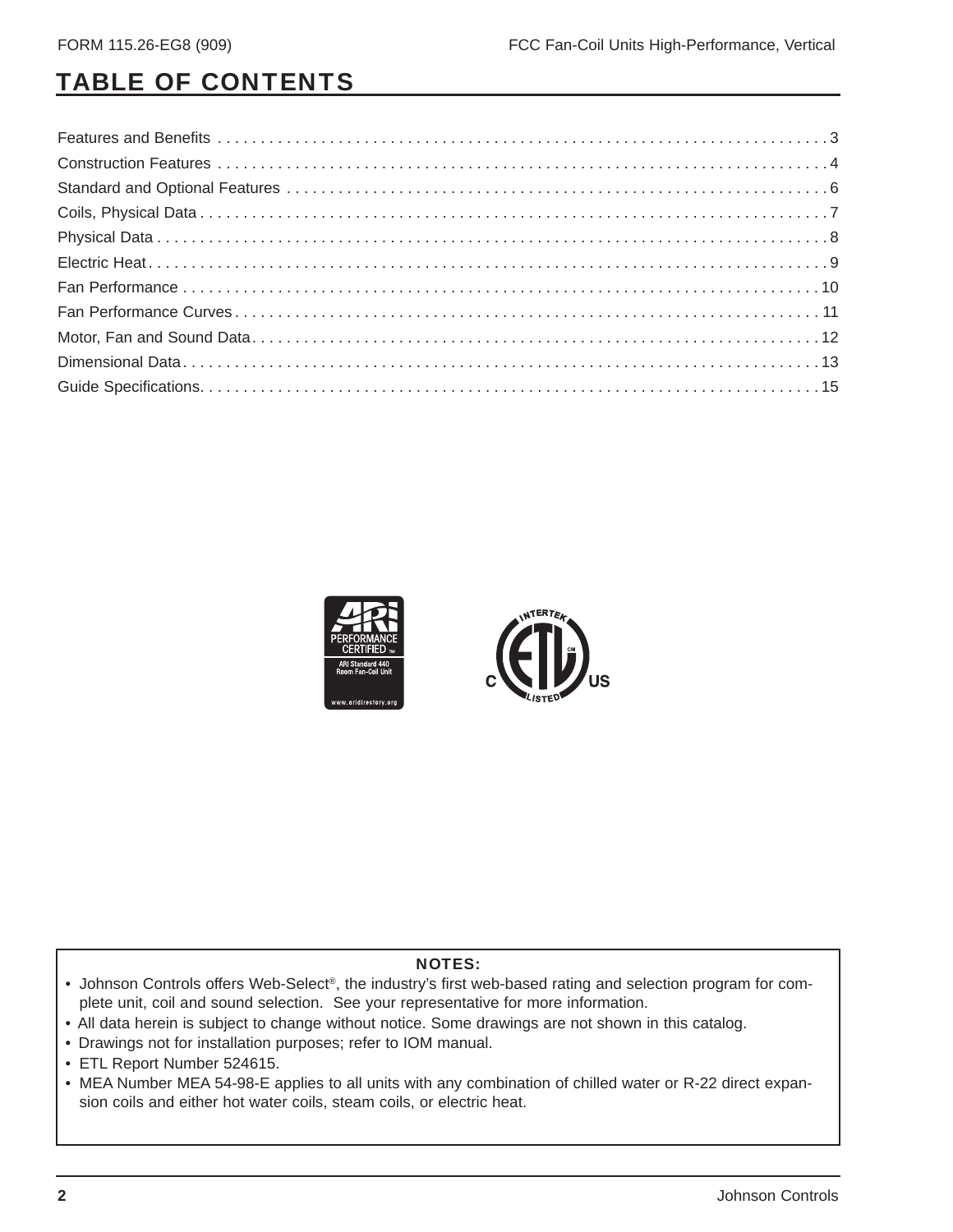# FEATURES AND BENEFITS

# HIGH PERFORMANCE

The Johnson Controls FCC Series B vertical fan coil unit is designed to maximize flexibility of selection and installation.

The units are also designed to exceed the stringent quality standards of the institutional market, while remaining cost competitive in the light commercial segment of the market.

Johnson Controls vertical fan coil units set the new standards for quality, flexibility, and competitive pricing.

# DESIGN FLEXIBILITY

The extensive variety of standard options available on FCC units are where you find the versatility to fit any HVAC system designer's needs.

Options include: mixing box without linkage, rear or bottom return, bottom return plenum, single wall stainless steel drain pans, foil faced or elastomeric closed cell foam insulation, and electric heat with single power connection. All electric heat units are listed with ETL as an assembly and carry the cETL label.

All units comply with the latest edition of ARI Standard 440 for testing and rating fan coil units, are certified, and display the ARI symbol. Sizes 16 and 20 exceed the maximum airflow rate in ARI 440 and are therefore not certified.

High efficiency motors, fan relays, disconnects and fusing mean easier coordination between mechanical and electrical trades.

Coil options allow for three or four row cooling coils. One or two row hot water coils are placed in the reheat position.

# CONVENIENT INSTALLATION

All FCC Series fan coil units are shipped completely assembled, reducing field installation time and labor. All units are thoroughly inspected and tested prior to shipment, eliminating potential problems at startup. Motor wiring is brought to a junction box on the outside of the unit casing, reducing electrical hook-up time.

All FCC Series fan coil units have a front access electrical enclosure, allowing easy access to all electrical components, terminal blocks and wiring.

Available factory installed control packages can greatly reduce field labor and setup time. Consisting of control transformer and all needed relays, these packages integrate seamlessly with either factory provided thermostats or field installed thermostats and controllers.

# QUALITY PRODUCT

FCC Series fan coil units are built from galvanized steel. This metal surpasses the ASTM 125 hour salt spray test for corrosion and rust.

Standard insulation is 1/2 inch thick, fiberglass insulation which is glued and pin spotted for maximum positive adhesion. Insulation complies with UL 181 and NFPA 90A.

All units, with or without electric heat, are cETL listed and labeled. All wiring is in compliance with NEC, assuring safety and quality for the owner.

FCC Series fan coil units have a removable fan assembly. The entire fan assembly can be removed from the unit and serviced easily on a workbench.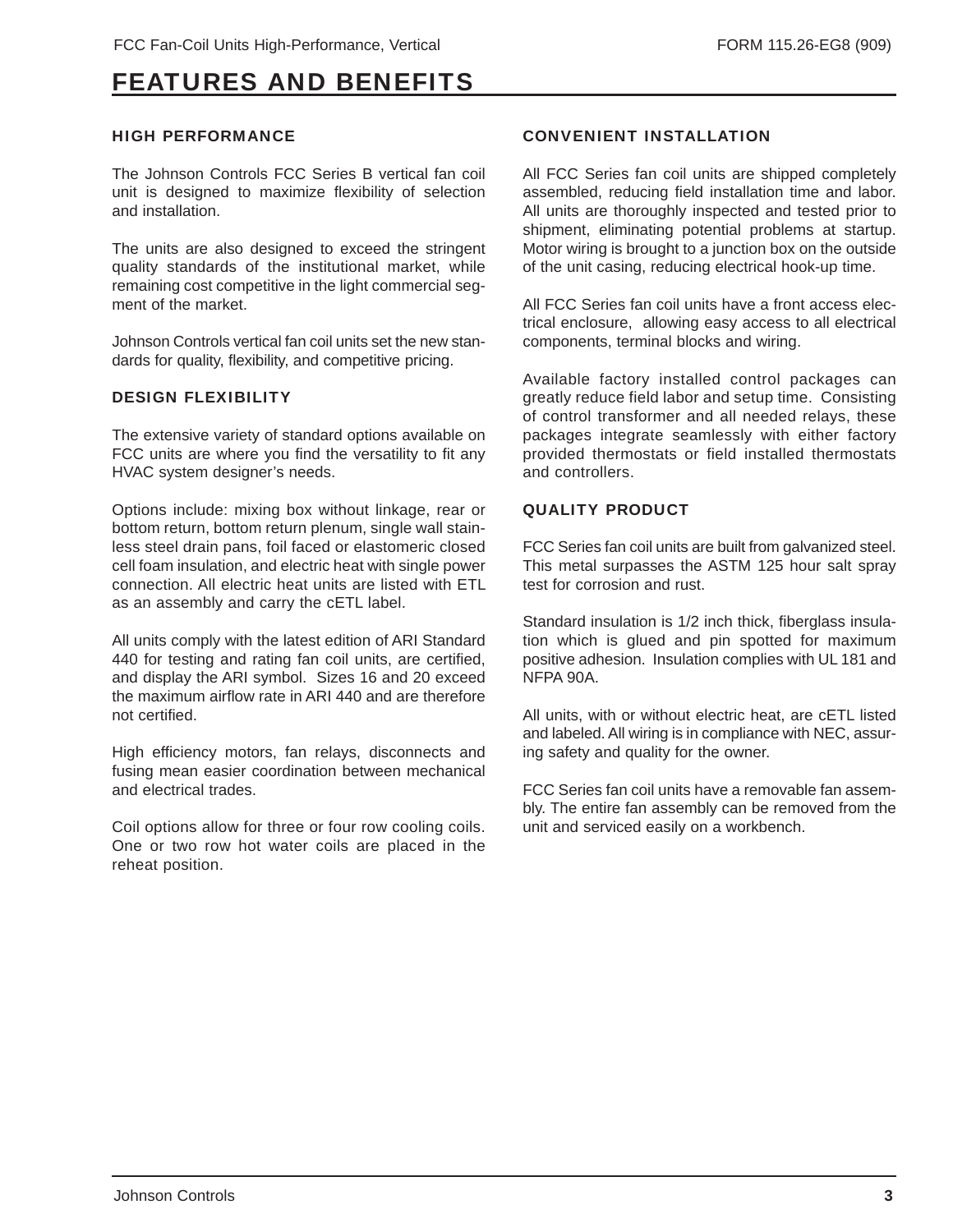# CONSTRUCTION FEATURES

#### Galvanized steel casing withstanding 125 hour salt spray specifications per ASTM B-117 Integral discharge collar for simple field installation Statically and dynamically balanced direct drive fan assembly (see page 5) Galvanized forwardly curved fan wheel in galvanized housing Permanently lubricated three speed (H.P.) fan motors available in 115, 208-230 or 277 volt, single phase 60 Hz ODP, PSC motors with inherent thermal overload protection Product labeling including tagging, airflow and electrical information Single point power connection for simple installation and wiring All hot water, chilled water, and DX coils are ARI 410 listed and bear the ARI label (see page 7) Galvanized steel drain pan with 3/4" MPT connection Drain connection at front of unit side access not required 1" glass fiber throwaway filter All access from the front panels — units can be mounted in a pipe chase (ducted units require optional return plenum for access) Bottom (shown) or front return air connection 1/2" thick, fiberglass insulation (standard) complying with UL 181 and NFPA 90A (optional foil faced insulation shown) Elastomeric closed cell foam is also available. Insulation mechanically fastened for added strength Piping and supply duct connections are from top of unit, eliminating the need for side or back access Right or left hand configurations for coil (same end only) and electrical connections Removable access panels sized for easy handling and maintenance Small footprint All unit configurations listed with ETL for safety compliance

# MODEL FCC

Many standard features on the FCC fan coil unit are expensive add-ons for other manufacturers.

# OPTIONAL CONSTRUCTION FEATURES

- Scrim reinforced foil faced insulation to meet ASTM C665 and C1136 is available for mold, mildew, and humidity resistance — all edges are sealed to prevent erosion
- Elastomeric closed cell foam insulation to meet ASTM G-21 for fungi resistance and UL 181 for mold growth/humidity and air erosion.
- Integral discharge air plenum with adjustable double deflection supply grille
- Stainless steel coil casings
- Auto air vents on hydronic coils
- Quick open access panels
- Stainless steel drain pan with 3/4" MPT connection
- Drain pan float switch
- Electric resistance heat section meets NEC code requirements (see page 9). All units ETL listed with integral electric heat as an assembly.
- 2" filter rack
- Integral induction air mixing box section for precise ventilation air blending
- Three position motor speed switch
- Low voltage controls
- Toggle type single phase disconnect switch for service
- Unit start/stop relay for flexibility of control
- SCR electronic fan speed controller for finite airflow adjustment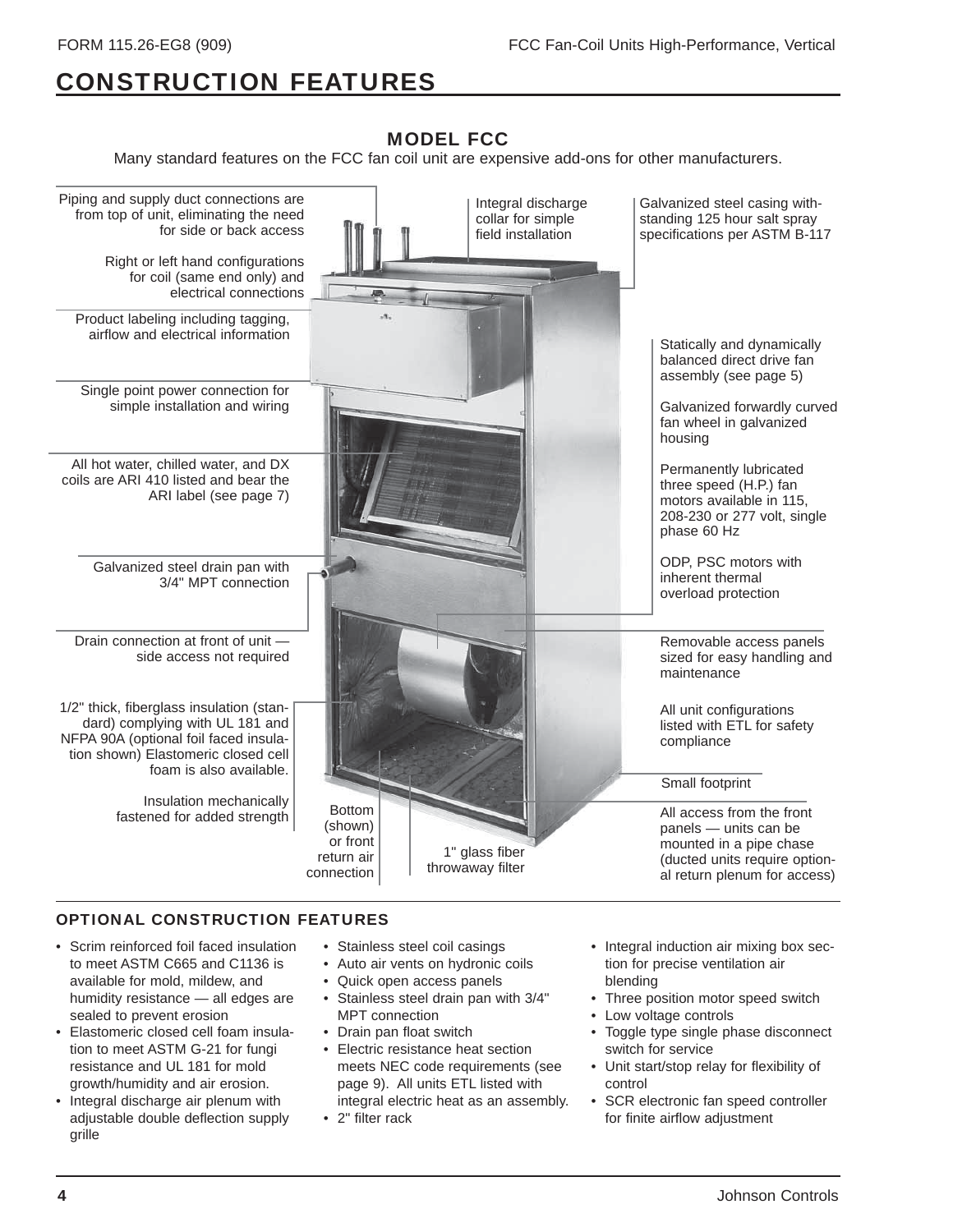# CONSTRUCTION FEATURES

# QUIET, ENERGY EFFICIENT FAN ASSEMBLY

A key to comfort is the Johnson Controls extra quiet fan assembly. Each assembly is specifically designed and built for quiet, energy efficient air delivery.

What makes Johnson Controls fan assemblies efficient is the use of three speed, three winding, permanent split capacitor fan motors. The three speed motors are capable of delivering three separate horsepower outputs. For example, a nominal 1/2 HP motor at medium and low speeds will deliver 1/3 HP and 1/4 HP respectively. This is the most efficient means of handling reduced fan capacities.

A quick select terminal strip is provided for switching between motor speeds. An optional three position rotary switch is also available for simplified motor speed selection. Additional air balance of the fan can be achieved through field adjustment of an electronic (SCR) fan speed controller. The electronic (SCR) fan

speed controller is manufactured by Johnson Controls and has been specifically designed for compatibility with the fan motors. Each SCR also includes a minimum voltage limiter for stall protection.

The combination of a three speed fan motor, and electronic SCR provides the most flexible and energy efficient means of balancing fan capacities with varying field conditions. This combination is preferred over single speed motor and SCR combinations which cause excessive power consumption and high motor winding temperatures.

Each fan housing is specifically designed for compatibility with the fan motors and internal pressure losses of the FCC cabinets. This design provides proper motor loading and maximizes fan performance.

galvanized fan wheel



Vibration dampening mounting brackets with rubber grommeted feet

Motor plug for quick, convenient change-out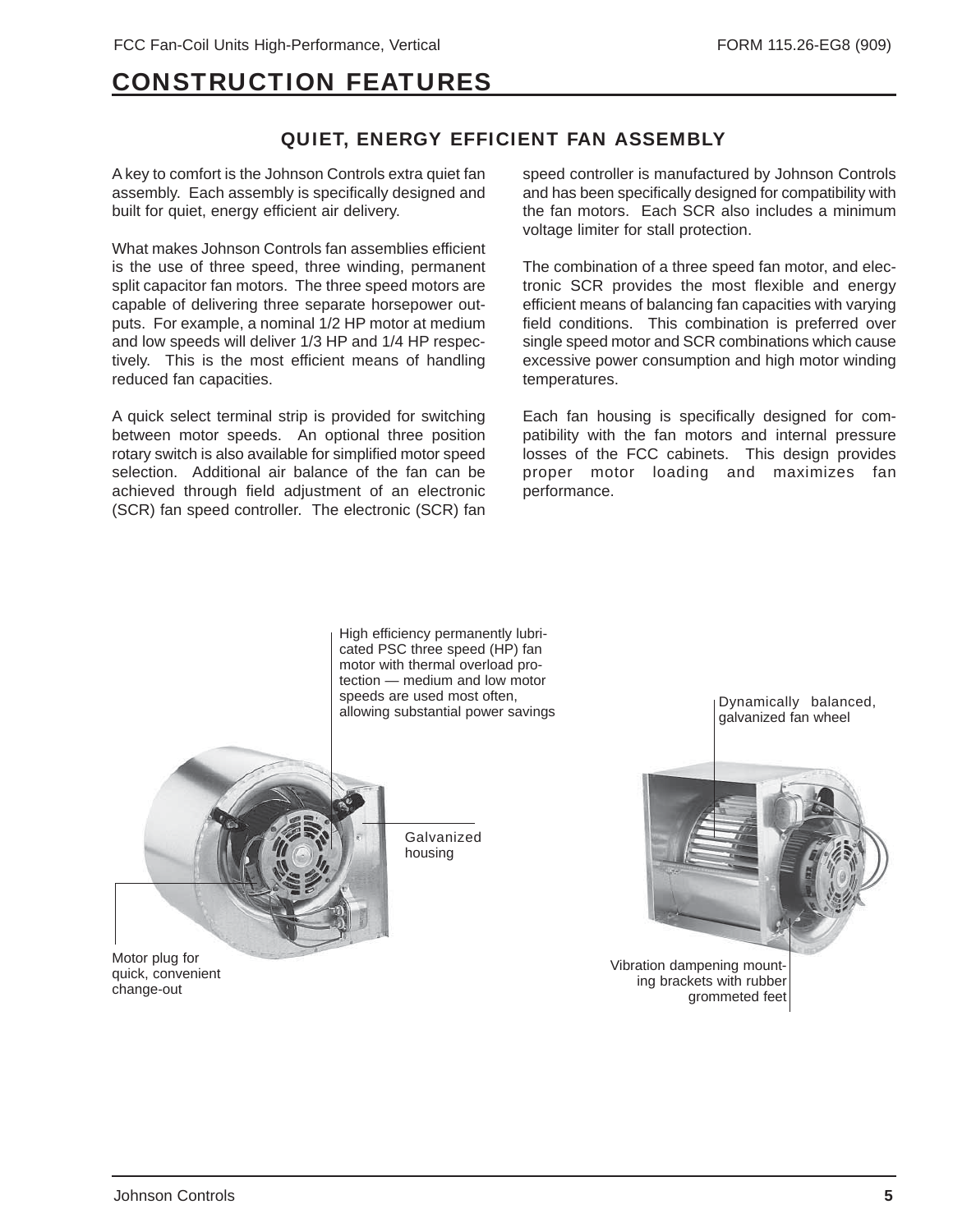# STANDARD AND OPTIONAL FEATURES

# STANDARD FEATURES

# **Construction**

- ARI 440 certified and labeled
- Heavy gauge galvanized steel construction
- 1/2" thick fiberglass insulation
- 1" duct discharge collar
- Removable access panels sized for easy handling

# **Coils**

- ARI 410 certified and labeled
- Cooling 3 or 4 row chilled water or DX, heat pump compatible
- Heating 1 or 2 row hot water reheat position
- 6 total rows of cooling and heating coils maximum
- 1/2" O.D. seamless copper tubes
- 0.016" tube wall thickness
- Left or right hand connections
- 300 PSIG working pressure at 200°F
- Removable for service
- Manual air vents

# **Filter Rack and Filters**

- 1" flat filter rack
- 1" nominal throwaway filters

# **Drain Pans**

- Single wall, galvanized steel, externally insulated fire retardant and antimicrobial
- Positively sloped to drain connection
- 3/4" MPT galvanized drain connection

# **Fan Assemblies**

- Forward curved, DWDI centrifugal type
- 115 volt, single phase, three tap PSC motors
- Quick disconnect motor connections
- Removable fan(s)/motor(s) for service

# **Electrical**

- cETL listed for safety compliance
- Electrical junction box for field wiring terminations
- Terminal block for field connections

# **Electric Heat**

- cETL listed as an assembly for safety compliance
- Integral electric heat assembly with removable elements for easy service
- Automatic reset primary and back-up secondary thermal limits
- Single point power connection
- Hinged electrical enclosure

#### OPTIONAL FEATURES **Construction**

- Scrim reinforced foil faced fiberglass insulation
- Elastomeric closed cell foam insulation
- Double deflection discharge grille
- Quarter turn quick open access panel fasteners
- Return and supply plenums

# **Coils**

- Automatic air vents
- Stainless steel coil casings
- 0.025" tube wall thickness

# **Filter Rack and Filters**

- 2" flat filter rack
- Spare throwaway filters

### **Inlet Damper Section**

- Factory assembled and installed
- Heavy gauge galvanized steel formed blade dampers
- Low-leak dampers with extruded vinyl blade seals and flexible metal jamb seals
- Parallel blade operation

# **Drain Pans**

• Single wall, stainless steel with external insulation

# **Fan Assemblies**

• 208-230 & 277 volt, single phase, three tap PSC motors

# **Electrical**

- Front access electrical enclosure
- SCR fan speed controller
- Fan relay packages
- Toggle disconnect switch
- Condensate overflow switch (drain pan)
- Main fusing
- Unit and remote mounted three speed fan switches

# **Electric Heat**

- Door interlocking disconnect switches
- Main fusing
- Manual reset secondary thermal limits

# **Thermostats**

- Remote mounted analog, digital display or programmable
- 2 and 4 pipe control sequences
- Automatic and manual changeover
- Integral three speed fan switches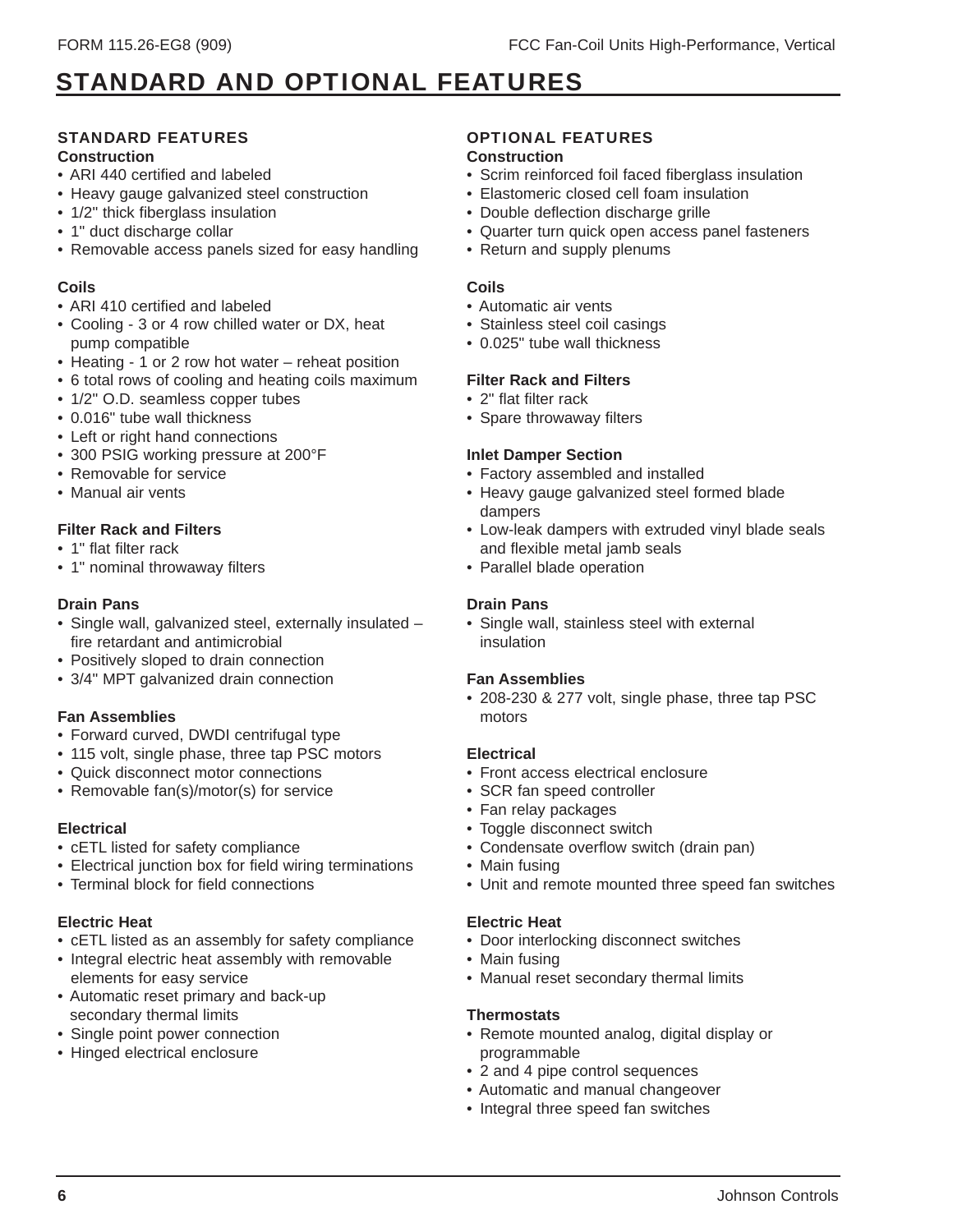# COILS, PHYSICAL DATA

# COILS

Johnson Controls manufactures hot water, chilled water, and direct expansion (DX) coils for specific application with all FCC direct drive fan coils. ARI 410 certified and labeled, and strict on-site inspection before, during, and after installation guarantees the highest quality and performance available.

# STANDARD FEATURES

- Designed, manufactured and tested by Johnson Controls
- ARI 410 certified and labeled
- 1/2" O.D. seamless copper tubes
- High efficiency aluminum fin surface for optimizing heat transfer, pressure drop and carryover.
- Mechanically expanded copper tubes leak tested to a minimum 450 PSIG air pressure under water
- Manual air vent plug on all water coils
- Copper ODM sweat connections
- 300 PSIG working pressure at 200°F
- Evaporator coils are factory sealed and charged with minimum of 5 PSIG nitrogen or refrigerated dry air
- Refrigerant coils are provided with a fixed orifice metering device (distributor-eliminator)
- 0.016" tube wall thickness

# OPTIONAL FEATURES

- Automatic air vents on water coils
- Stainless steel coil casings
- 0.025" tube wall thickness
- DX coils are heat pump compatible



| <b>UNIT</b><br><b>SIZE</b> | <b>AUXILIARY</b><br><b>HEATING COIL</b> | <b>COOLING</b><br><b>COIL</b> |                                          | <b>NOMINAL FILTER SIZES</b>                         |  |  |
|----------------------------|-----------------------------------------|-------------------------------|------------------------------------------|-----------------------------------------------------|--|--|
|                            | <b>FACE AREA</b>                        | <b>FACE AREA</b>              | <b>WITH FRONT RETURN</b>                 | <b>WITH BOTTOM RETURN</b>                           |  |  |
| 04                         | $0.9$ [0.08]                            | $1.3$ [0.12]                  | $16 \times 22 \times 1$ [406 x 559 x 25] | $[356 \times 267 \times 25]$<br>$(2)$ 14 x 10.5 x 1 |  |  |
| 06                         | $0.9$ [0.08]                            | $1.6$ [0.15]                  | $16 \times 22 \times 1$ [406 x 559 x 25] | $(2)$ 14 x 10.5 x 1<br>$[356 \times 267 \times 25]$ |  |  |
| 08                         | $1.2$ [0.11]                            | $1.8$ [0.17]                  | $16 \times 22 \times 1$ [406 x 559 x 25] | $[356 \times 267 \times 25]$<br>$(2)$ 14 x 10.5 x 1 |  |  |
| 10                         | $2.0$ [0.19]                            | $2.6$ [0.24]                  | $16 \times 29 \times 1$ [406 x 737 x 25] | $(2)$ 14 x 17 x 1 [356 x 432 x 25]                  |  |  |
| 12                         | $2.0$ [0.19]                            | 2.9 [0.27]                    | 16 x 29 x 1 [406 x 737 x 25]             | $(2)$ 14 x 17 x 1 [356 x 432 x 25]                  |  |  |
| 16                         | $3.3$ [0.31]                            | 4.0 [0.37]                    | $(2)$ 16 x 23 x 1 [406 x 584 x 25]       | (2) 17 x 22.5 x 1 [432 x 572 x 25]                  |  |  |
| 20                         | $3.3$ [0.31]                            | $5.1$ [0.47]                  | $(2)$ 16 x 23 x 1 [406 x 584 x 25]       | $[432 \times 572 \times 25]$<br>$(2)$ 17 x 22.5 x 1 |  |  |

# COIL FACE AREA AND FILTER DATA

**NOTES:**

1. Standard filters are 1" throwaway; optional filters are 2" throwaway.

2. Coil face areas are measured in square feet [square meters].

3. Filter sizes are measured in inches [millimeters].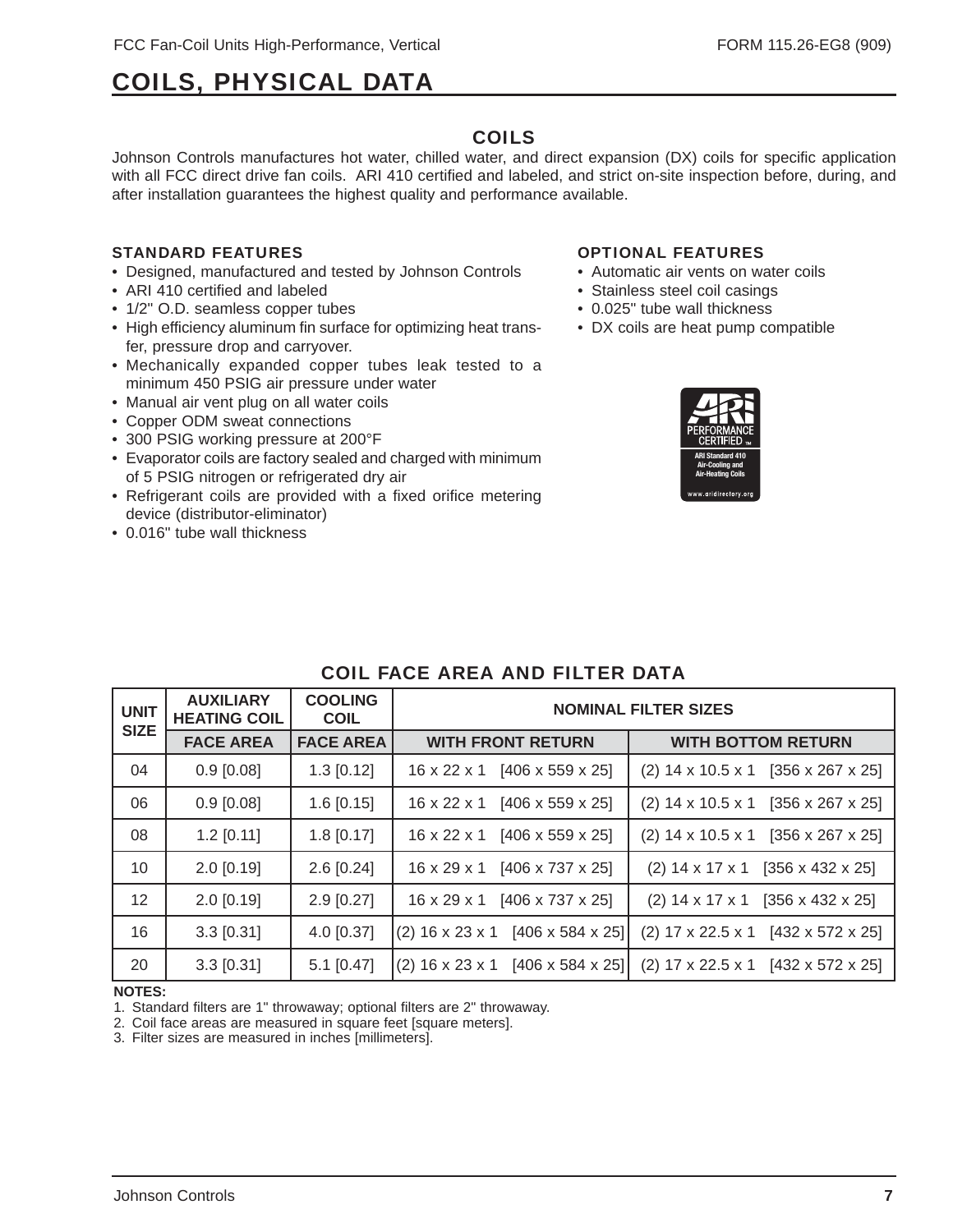# PHYSICAL DATA

|                  |                                    | <b>COIL</b> |            | <b>AIRFLOW</b>           |              | <b>COOLING CAPACITY</b> |                                   | <b>WATER</b>        | <b>POWER</b>            |  |
|------------------|------------------------------------|-------------|------------|--------------------------|--------------|-------------------------|-----------------------------------|---------------------|-------------------------|--|
| <b>UNIT SIZE</b> | <b>ARI 440</b><br><b>CERTIFIED</b> | <b>Rows</b> | <b>FPI</b> | <b>CFM</b><br>(Dry Flow) | QT<br>(BTUH) | QS<br>(BTUH)            | <b>Flow</b><br>Rate<br><b>GPM</b> | <b>WPD</b><br>ft-wg | <b>INPUT</b><br>(WATTS) |  |
| 04               | $\bullet$                          | 4           | 10         | 400                      | 13.6         | 9.4                     | 2.7                               | 3.2                 | 250                     |  |
| 06               | $\bullet$                          | 4           | 10         | 600                      | 18.0         | 12.9                    | 3.6                               | 3.6                 | 275                     |  |
| 08               | $\bullet$                          | 4           | 10         | 800                      | 24.3         | 17.2                    | 4.9                               | 4.8                 | 425                     |  |
| 10               | $\bullet$                          | 4           | 10         | 1000                     | 33.6         | 23.0                    | 6.7                               | 5.8                 | 450                     |  |
| 12               |                                    | 4           | 10         | 1200                     | 40.4         | 27.5                    | 8.1                               | 8.2                 | 850                     |  |
| 16               |                                    | 4           | 10         | 1600                     | 57.6         | 38.4                    | 11.5                              | 9.8                 | 850                     |  |
| 20               |                                    | 4           | 10         | 2000                     | 66.4         | 45.7                    | 13.3                              | 4.3                 | 900                     |  |

# ARI STANDARD RATINGS

#### **NOTES:**

1. Based on 80°F DB and 67°F WB EAT, 45°F EWT, 10°F temperature rise, high fan speed. Motor type is PSC and motor voltage is 115/1/60. Airflow under dry coil conditions. All models tested at 0.05" external static pressure.

2. Airflow rate CFM on sizes 16 and 20 exceed maximum ratings in ARI 440 and are therefore not certified.

3. For other selections, refer to Web-Select®.

# HEATING CAPACITY

| <b>UNIT SIZE</b> | <b>NOMINAL CFM</b> |          | 1 ROW      |            | 2 ROW    |            |            |
|------------------|--------------------|----------|------------|------------|----------|------------|------------|
|                  |                    | QS (MBH) | <b>GPM</b> | <b>WPD</b> | QS (MBH) | <b>GPM</b> | <b>WPD</b> |
| 04               | 400                | 12.5     | 1.3        | 1.5        | 21.2     | 2.2        | 1.5        |
| 06               | 600                | 14.9     | 1.5        | 2.1        | 26.4     | 2.7        | 2.2        |
| 08               | 800                | 20.5     | 2.1        | 4.9        | 36.3     | 3.7        | 4.9        |
| 10               | 1000               | 30.7     | 3.2        | 2.9        | 52.9     | 5.4        | 4.3        |
| 12               | 1200               | 33.5     | 3.4        | 3.4        | 58.5     | 6.0        | 5.2        |
| 16               | 1600               | 50.4     | 5.2        | 4.4        | 89.0     | 9.1        | 12.3       |
| 20               | 2000               | 56.0     | 5.7        | 5.4        | 100.9    | 10.3       | 15.7       |

#### **NOTES:**

1. Based on 70°F EAT, 180°F EWT, 20°F temperature drop, high fan speed.

2. For other selections, refer to Web-Select®.

# UNIT WEIGHT DATA

|             | <b>COMPONENT</b>        |         |         |           | <b>UNIT SIZE</b> |           |           |           |
|-------------|-------------------------|---------|---------|-----------|------------------|-----------|-----------|-----------|
|             |                         | 04      | 06      | 08        | 10               | 12        | 16        | 20        |
|             | <b>BASE UNIT</b>        | 81 [37] | 81 [37] | 103 [47]  | 103 [47]         | 106 [48]  | 128 [58]  | 134 [61]  |
|             | <b>MIXING BOX</b>       | 24 [11] | 24 [11] | 24 [11]   | 37 [17]          | 37 [17]   | 54 [24]   | 54 [24]   |
|             | <b>DISCHARGE PLENUM</b> | 21 [10] | 21 [10] | 21 [10]   | $33$ [15]        | 33[15]    | 48 [22]   | 48 [22]   |
|             | <b>RETURN PLENUM</b>    | 17 [8]  | 17 [8]  | 17 [8]    | 25 [11]          | 25 [11]   | 33 [15]   | 33 [15]   |
|             | 1 ROW - DRY             | 7[3]    | 7[3]    | 8[4]      | 11[5]            | 11 [5]    | 16 [7]    | 16 [7]    |
|             | 1 ROW - WET             | 8[4]    | 8[4]    | 9[4]      | 14 [6]           | 14 [6]    | 19 [9]    | 19 [9]    |
|             | 2 ROW - DRY             | 10[5]   | 10 [5]  | 12[5]     | 17 [8]           | 17 [8]    | 25 [11]   | 25 [11]   |
| <b>COIL</b> | 2 ROW - WET             | 12 [5]  | 12 [5]  | 14 [6]    | 21 [10]          | 21 [10]   | $31$ [14] | $31$ [14] |
| <b>ROWS</b> | 3 ROW - DRY             | 16 [7]  | 19 [9]  | $21$ [10] | 27 [12]          | 29 [13]   | 38 [17]   | 46 [21]   |
|             | 3 ROW - WET             | 20 [9]  | 23 [10] | 26 [12]   | $35$ [16]        | 38 [17]   | 49 [22]   | 60 [27]   |
|             | 4 ROW - DRY             | 20 [9]  | 23 [10] | 26 [12]   | 34 [15]          | $37$ [17] | 49 [22]   | 59 [27]   |
|             | 4 ROW - WET             | 25 [11] | 29 [13] | 34 [15]   | 44 [20]          | 48 [22]   | 64 [29]   | 77 [35]   |

**NOTE:** Unit weight data is shipping weight in pounds [kilograms].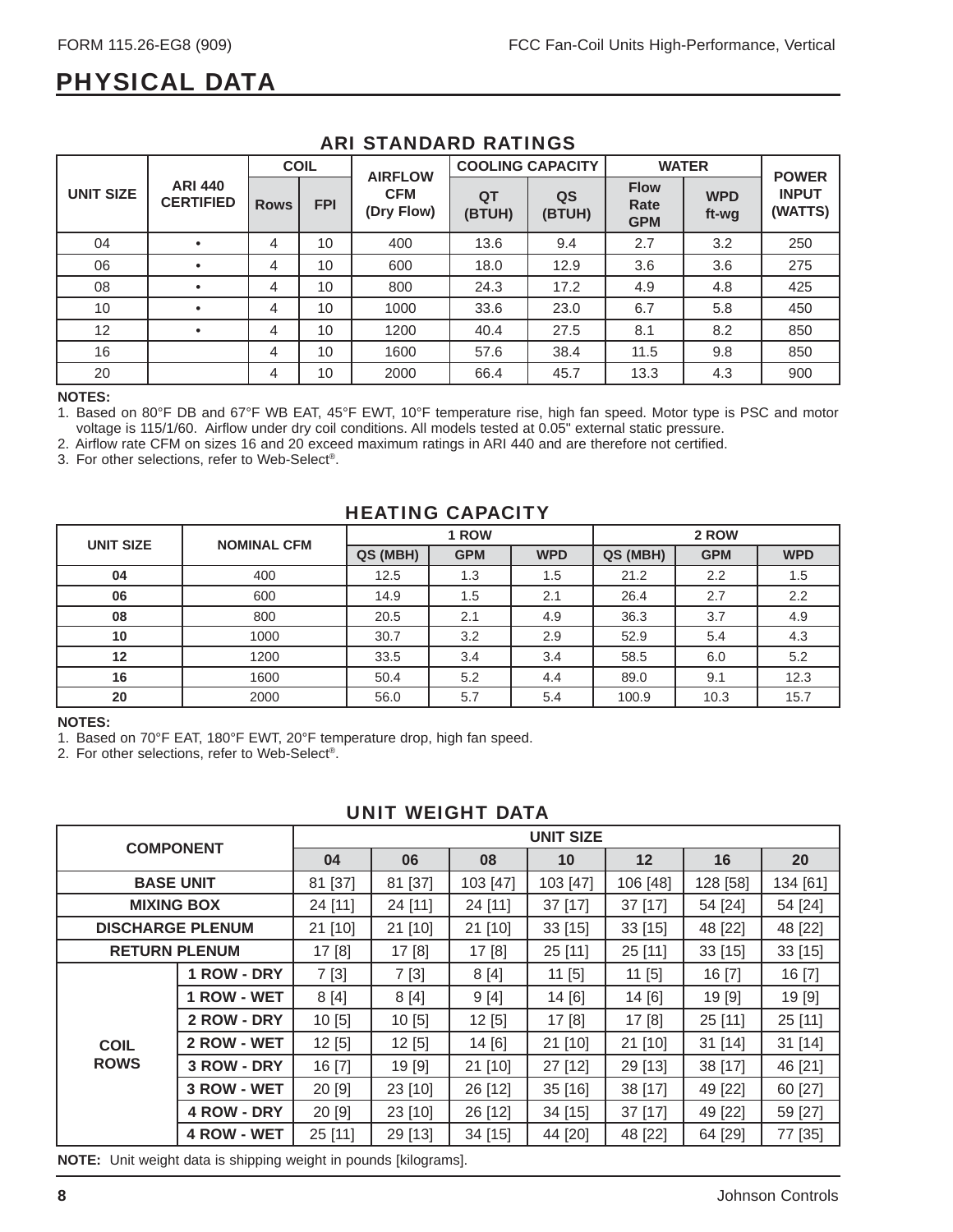3413

Volts

Reduce by 0.034 for each 1000 ft. of altitude

Example:  $5000$  ft./1000 ft. =  $5$ 

 $10$  AMPs =  $kW \times 1000$ 

\*  $1 \text{kW} = 3413 \text{ BTU/H}$ <br>\*\* Capacity at sea love Capacity at sea level

> $5 \times 0.034 = 0.17$  $1.085 - 0.17 = 0.915$

above sea level.

# ELECTRIC HEAT

# STANDARD FEATURES

- ETL listed as an assembly for safety compliance
- Single point power connection
- Mounted in reheat position
- Automatic reset primary and back-up secondary thermal limits
- Internal wiring rated at 105°C
- Integral electric heat assembly with removable element for easy service

# OPTIONAL FEATURES

- Silent solid state relays
- Door interlocking disconnect switch
- Main fusing
- Manual reset secondary limits

# **ELECTRICAL CALCULATIONS INFORMATION**

- 1. Contact your local Johnson Controls sales office.
- 2. Non-Fused Door Interlock Disconnect Switch shall be sized according to MCA.
- 3. Fused Door Interlock Disconnect Switch and Main Fusing shall be sized according to MOP.

|             | <b>MBH</b>   | 6.83             | 8.53        | 10.24 |      |      |              |              | 11.95   13.65   17.07   20.48   23.89   27.30   30.72   34.13   37.54 |      |              | -- - -       |      | 40.96 | 44.37 |
|-------------|--------------|------------------|-------------|-------|------|------|--------------|--------------|-----------------------------------------------------------------------|------|--------------|--------------|------|-------|-------|
| <b>UNIT</b> | <b>KW</b>    | 2.0              | 2.5         | 3.0   | 3.5  | 4.0  | 5.0          | 6.0          | 7.0                                                                   | 8.0  | 9.0          | 10.0         | 11.0 | 12.0  | 13.0  |
| <b>SIZE</b> | <b>VOLTS</b> |                  | <b>AMPS</b> |       |      |      |              |              |                                                                       |      |              |              |      |       |       |
|             | 115          | 17.4             | 21.8        | 26.1  | 30.5 | 34.8 | 43.5         |              |                                                                       |      |              |              |      |       |       |
| 04          | 208          | $9.\overline{6}$ | 12.0        | 14.4  | 16.8 | 19.2 | 24.1         |              |                                                                       |      |              |              |      |       |       |
|             | 230          | 8.7              | 10.9        | 13.1  | 15.2 | 17.4 | 21.8         |              |                                                                       |      |              |              |      |       |       |
|             | 277          | 7.2              | 9.0         | 10.8  | 12.6 | 14.4 | 18.1         |              |                                                                       |      |              |              |      |       |       |
|             | 115          | 17.4             | 21.8        | 26.1  | 30.5 | 34.8 | 43.5         |              |                                                                       |      |              |              |      |       |       |
| 06          | 208          | 9.6              | 12.0        | 14.4  | 16.8 | 19.2 | 24.1         | 28.9         | 33.7                                                                  | 38.5 |              |              |      |       |       |
|             | 230          | 8.7              | 10.9        | 13.1  | 15.2 | 17.4 | 21.8         | 26.1         | 30.5                                                                  | 34.8 |              |              |      |       |       |
|             | 277          | 7.2              | 9.0         | 10.8  | 12.6 | 14.4 | 18.1         | 21.7         | 25.3                                                                  | 28.9 |              |              |      |       |       |
|             | 115          | 17.4             | 21.8        | 26.1  | 30.5 | 34.8 | 43.5         |              |                                                                       |      |              |              |      |       |       |
| 08          | 208          | 9.6              | 12.0        | 14.4  | 16.8 | 19.2 | 24.1         | 28.9         | 33.7                                                                  | 38.5 | 43.3         |              |      |       |       |
|             | 230          | 8.7              | 10.9        | 13.1  | 15.2 | 17.4 | 21.8         | 26.1         | 30.5                                                                  | 34.8 | 39.2         | 43.5         |      |       |       |
|             | 277          | 7.2              | 9.0         | 10.8  | 12.6 | 14.4 | 18.1         | 21.7         | 25.3                                                                  | 28.9 | 32.5         | 36.1         | 39.7 |       |       |
|             | 115          | 17.4             | 21.8        | 26.1  | 30.5 | 34.8 | 43.5         |              |                                                                       |      |              |              |      |       |       |
| 10          | 208          | 9.6              | 12.0        | 14.4  | 16.8 | 19.2 | 24.1         | 28.9         | 33.7                                                                  | 38.5 | 43.3         |              |      |       |       |
|             | 230          | 8.7              | 10.9        | 13.1  | 15.2 | 17.4 | 21.8         | 26.1         | 30.5                                                                  | 34.8 | 39.2         | 43.5         |      |       |       |
|             | 277          | 7.2              | 9.0         | 10.8  | 12.6 | 14.4 | 18.1         | 21.7         | 25.3                                                                  | 28.9 | 32.5         | 36.1         | 39.7 | 43.3  | 46.9  |
|             | 115          |                  |             |       |      | 34.8 | 43.5         |              |                                                                       |      |              |              |      |       |       |
| 12          | 208          |                  |             |       |      | 19.2 | 24.1         | 28.9         | 33.7                                                                  | 38.5 | 43.3         |              |      |       |       |
|             | 230          |                  |             |       |      | 17.4 | 21.8         | 26.1         | 30.5                                                                  | 34.8 | 39.2         | 43.5         |      |       |       |
|             | 277          |                  |             |       |      | 14.4 | 18.1         | 21.7         | 25.3                                                                  | 28.9 | 32.5         | 36.1         | 39.7 | 43.3  | 46.9  |
|             | 115          |                  |             |       |      | 34.8 | 43.5         |              |                                                                       |      |              |              |      |       |       |
| 16          | 208          |                  |             |       |      | 19.2 | 24.1         | 28.9         | 33.7                                                                  | 38.5 | 43.3         |              |      |       |       |
|             | 230          |                  |             |       |      | 17.4 | 21.8         | 26.1         | 30.5                                                                  | 34.8 | 39.2         | 43.5         |      |       |       |
|             | 277          |                  |             |       |      | 14.4 | 18.1         | 21.7         | 25.3                                                                  | 28.9 | 32.5         | 36.1         | 39.7 | 43.3  | 46.9  |
|             | 115          |                  |             |       |      | 34.8 | 43.5         |              |                                                                       |      |              |              |      |       |       |
| 20          | 208<br>230   |                  |             |       |      | 19.2 | 24.1         | 28.9<br>26.1 | 33.7<br>30.5                                                          | 38.5 | 43.3<br>39.2 |              |      |       |       |
|             | 277          |                  |             |       |      | 17.4 | 21.8<br>18.1 | 21.7         | 25.3                                                                  | 34.8 | 32.5         | 43.5<br>36.1 |      |       |       |
|             |              |                  |             |       |      | 14.4 |              |              |                                                                       | 28.9 |              |              | 39.7 | 43.3  | 46.9  |

# ELECTRIC HEAT SELECTION CHART (AMPS)

#### **NOTES:**

1. Shaded areas indicate kW and voltage options not available.

2. Available voltages are single phase, 60 hertz.

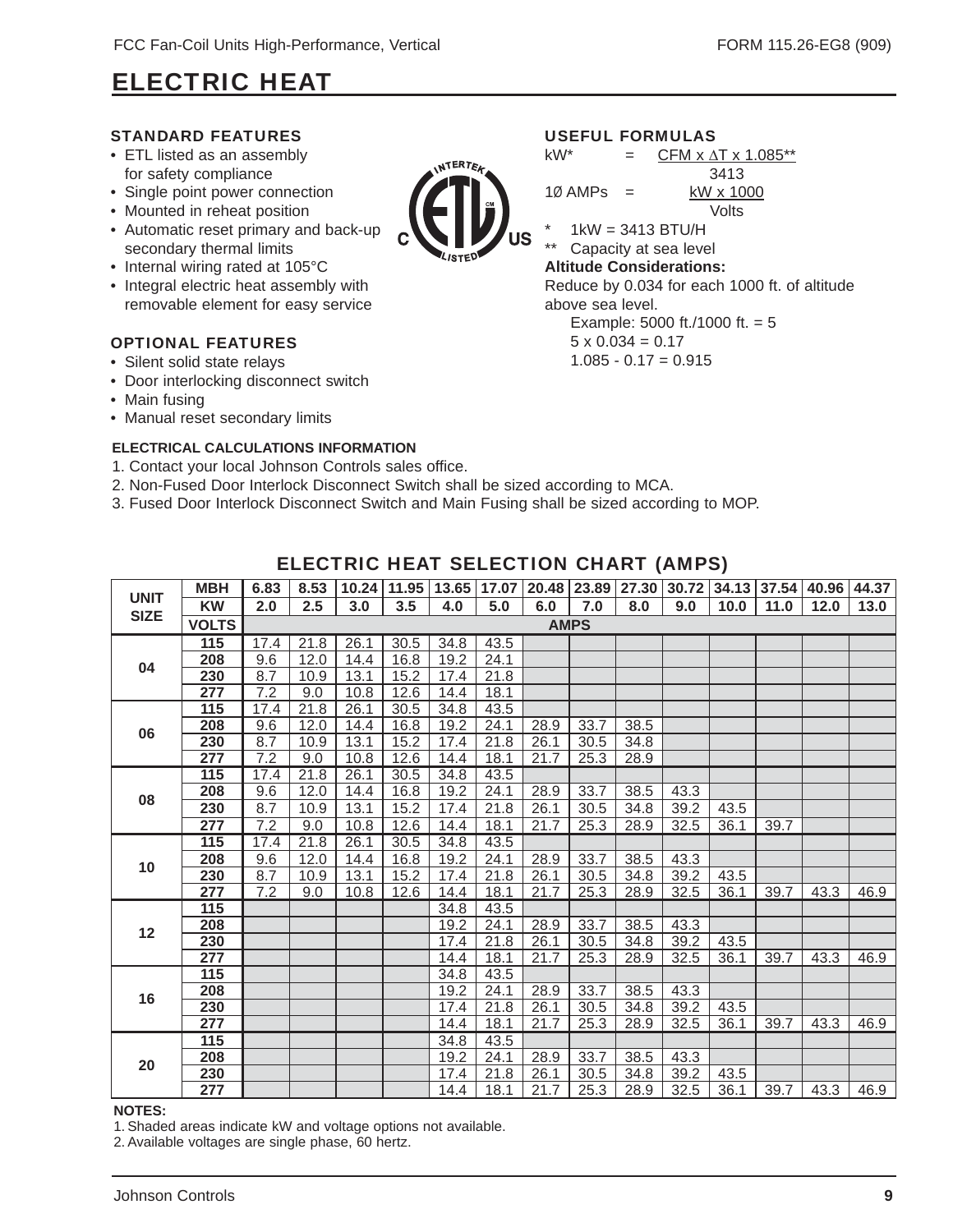# FAN PERFORMANCE

# GENERAL FAN NOTES

- 1. Fan curves depict actual performance of each motor tap without any additional fan balance adjustment. Actual capacities which fall below each curve can be obtained by adding an adjustment device. Units should not be run prior to installation of downstream ductwork; otherwise, damage to the motor may result. The minimum external static pressure required is 0.1 inches w.g.
- 2. Johnson Controls fan coil units are equipped with permanent split-capacitor (PSC) motors with three separate speeds (High, Medium and Low) which provides variable horsepower outputs. Most often, size selections are conservative and actual CFM requirements and/or external static pressure requirements are lower than those specified. In this case, the unit fan motor can be run at low or medium tap, substantially reducing the operating cost of the unit.
- 3. All fan curves are for 115/1/60 motors and include losses for cabinet, electric heater, 3 or 4 row coil, and clean 1" throwaway filter. For other configurations, adjust performance curves based on pressure losses for individual components found on page 7.
- 4. See page 12 for fan motor electrical data.

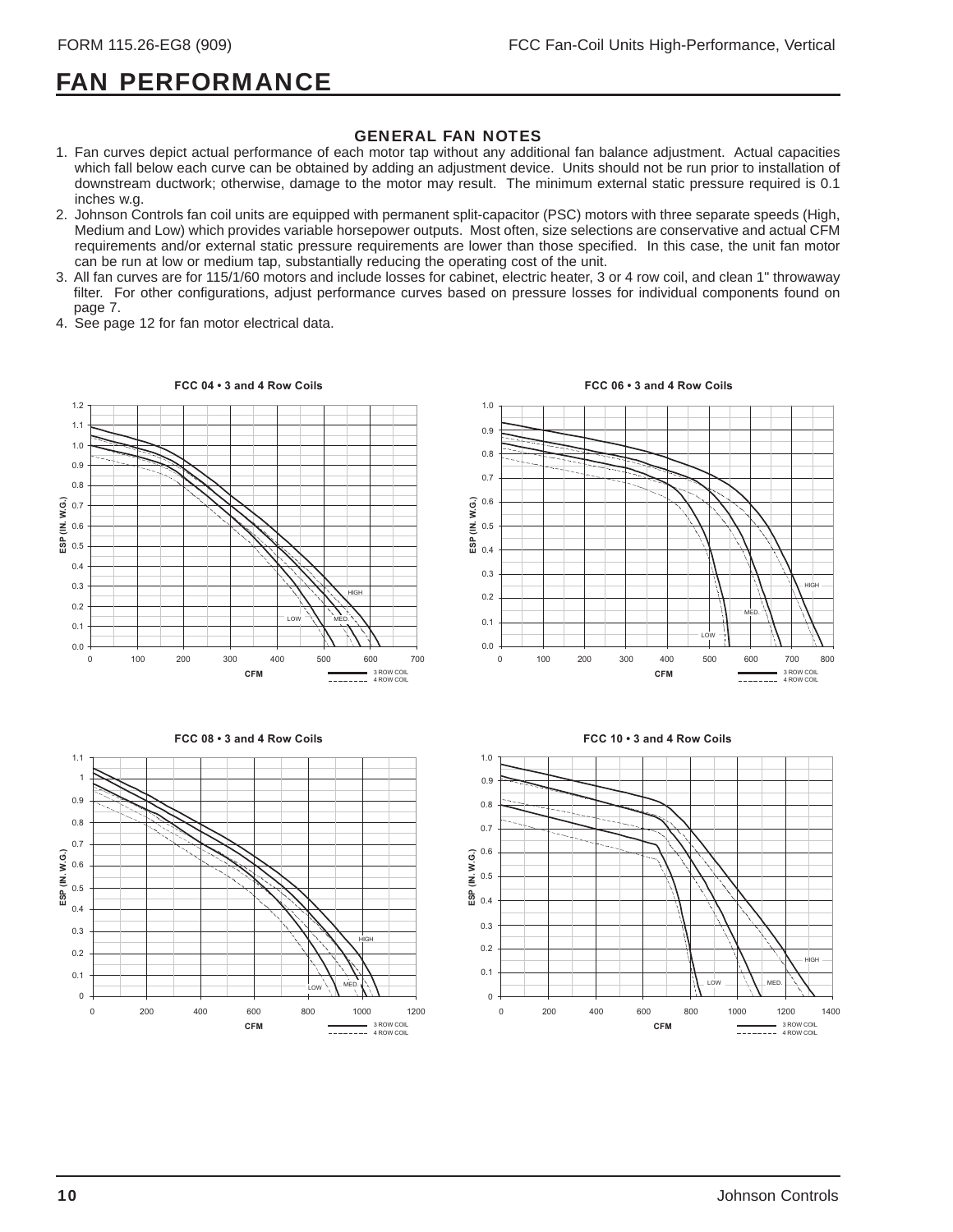# FAN PERFORMANCE CURVES



# WEB-SELECT

Johnson Controls offers the industry's first web-based fan coil rating and selection program for complete unit, coil and sound selection. See your representative for more information.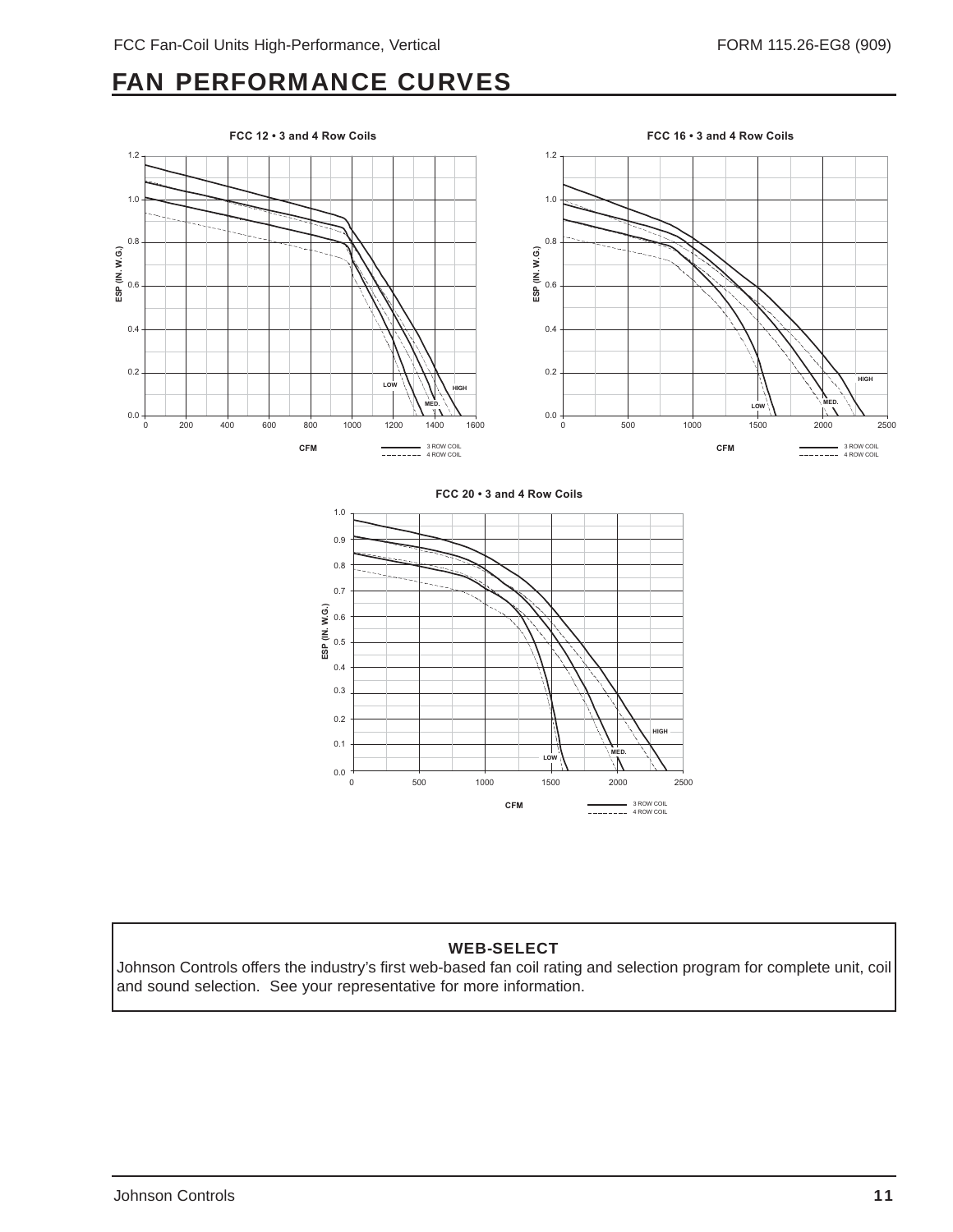# MOTOR, FAN AND SOUND DATA

|                  | <b>MOTOR AND FAN DATA</b> |              |                  |             |                  |             |             |  |  |  |  |
|------------------|---------------------------|--------------|------------------|-------------|------------------|-------------|-------------|--|--|--|--|
| <b>UNIT SIZE</b> | <b>MOTOR TAP</b>          | <b>MOTOR</b> | <b>NUMBER OF</b> |             |                  | <b>AMPS</b> |             |  |  |  |  |
|                  |                           | (QTY.) HP    | <b>FANS</b>      | <b>115V</b> | <b>208V</b>      | <b>230V</b> | <b>277V</b> |  |  |  |  |
|                  | HI                        | (1) 1/6      |                  | 2.7         | 1.4              | 1.4         | 1.0         |  |  |  |  |
| 04               | <b>MED</b>                | (1) 1/8      | 1                | 2.4         | 0.9              | 0.9         | 0.9         |  |  |  |  |
|                  | <b>LOW</b>                | (1) 1/10     |                  | 2.2         | 0.6              | 0.6         | 0.8         |  |  |  |  |
|                  | HI                        | (1) 1/6      |                  | 2.7         | 1.4              | 1.4         | 1.0         |  |  |  |  |
| 06               | <b>MED</b>                | (1) 1/8      | 1                | 2.4         | 0.9              | 0.9         | 0.9         |  |  |  |  |
|                  | <b>LOW</b>                | $(1)$ 1/10   |                  | 2.2         | 0.6              | 0.6         | 0.8         |  |  |  |  |
|                  | HI                        | (1) 1/4      |                  | 4.9         | 2.2              | 2.2         | 2.0         |  |  |  |  |
| 08               | <b>MED</b>                | (1) 1/5      | 1                | 4.1         | 1.5              | 1.5         | 1.7         |  |  |  |  |
|                  | <b>LOW</b>                | (1) 1/8      |                  | 3.2         | 1.1              | 1.1         | 1.4         |  |  |  |  |
|                  | HI                        | (1) 1/4      |                  | 4.9         | 2.2              | 2.2         | 2.0         |  |  |  |  |
| 10               | MED                       | (1) 1/5      | 1                | 4.1         | 1.5              | 1.5         | 1.7         |  |  |  |  |
|                  | <b>LOW</b>                | (1) 1/8      |                  | 3.2         | 1.1              | 1.1         | 1.4         |  |  |  |  |
|                  | HI.                       | (1) 1/2      |                  | 9.6         | 4.0              | 4.0         | 3.6         |  |  |  |  |
| 12               | MED                       | (1) 1/3      | 1                | 9.3         | 2.7              | 2.7         | 2.9         |  |  |  |  |
|                  | LOW                       | (1) 1/4      |                  | 8.8         | 2.0              | 2.0         | 2.8         |  |  |  |  |
|                  | HI                        | (2) 1/4      |                  | 9.8         | 4.4              | 4.4         | 4.0         |  |  |  |  |
| 16               | MED                       | (2) 1/5      | $\overline{2}$   | 8.2         | 3.0              | 3.0         | 3.4         |  |  |  |  |
|                  | <b>LOW</b>                | (2) 1/8      |                  | 6.4         | $2.2\phantom{0}$ | 2.2         | 2.8         |  |  |  |  |
|                  | HI                        | (2) 1/4      |                  | 9.8         | 4.4              | 4.4         | 4.0         |  |  |  |  |
| 20               | MED                       | (2) 1/5      | $\overline{2}$   | 8.2         | 3.0              | 3.0         | 3.4         |  |  |  |  |
|                  | <b>LOW</b>                | (2) 1/8      |                  | 6.4         | 2.2              | 2.2         | 2.8         |  |  |  |  |

#### **NOTES:**

1. Motor electrical data is nameplate data. Actual data will vary with application.

2. 230 volt motor is nameplated for 208-230/1/60. Use 230 volt motor data for 208 volt applications.

SOUND DATA

|                  |                  |            |            | <b>TOTAL SOUND POWER LEVEL</b>             |       |       |        |        |        |        |  |
|------------------|------------------|------------|------------|--------------------------------------------|-------|-------|--------|--------|--------|--------|--|
| <b>UNIT SIZE</b> | <b>FAN SPEED</b> | <b>CFM</b> | <b>RPM</b> | <b>OCTAVE BAND / CENTER FREQUENCY (HZ)</b> |       |       |        |        |        |        |  |
|                  |                  |            |            | 2/125                                      | 3/250 | 4/500 | 5/1000 | 6/2000 | 7/4000 | 8/8000 |  |
|                  | HI               | 610        | 1107       | 70                                         | 62    | 57    | 53     | 51     | 49     | 42     |  |
| 04               | <b>MED</b>       | 570        | 1040       | 69                                         | 61    | 55    | 51     | 49     | 49     | 42     |  |
|                  | <b>LOW</b>       | 515        | 949        | 69                                         | 63    | 58    | 53     | 50     | 49     | 42     |  |
|                  | HI               | 750        | 1050       | 78                                         | 71    | 63    | 59     | 57     | 56     | 49     |  |
| 06               | <b>MED</b>       | 650        | 895        | 73                                         | 66    | 59    | 55     | 53     | 51     | 47     |  |
|                  | <b>LOW</b>       | 540        | 735        | 68                                         | 61    | 54    | 50     | 48     | 45     | 41     |  |
|                  | HI               | 1050       | 1114       | 75                                         | 70    | 64    | 59     | 57     | 56     | 49     |  |
| 08               | <b>MED</b>       | 1000       | 1023       | 72                                         | 68    | 62    | 57     | 55     | 54     | 46     |  |
|                  | <b>LOW</b>       | 895        | 877        | 69                                         | 64    | 58    | 53     | 51     | 48     | 40     |  |
|                  | HI               | 1275       | 1051       | 74                                         | 70    | 64    | 64     | 62     | 61     | 53     |  |
| 10               | <b>MED</b>       | 1050       | 849        | 70                                         | 64    | 60    | 59     | 56     | 55     | 47     |  |
|                  | <b>LOW</b>       | 825        | 671        | 65                                         | 58    | 54    | 53     | 50     | 48     | 40     |  |
|                  | HI               | 1490       | 1089       | 77                                         | 72    | 67    | 68     | 68     | 67     | 62     |  |
| 12               | <b>MED</b>       | 1420       | 1035       | 76                                         | 71    | 66    | 67     | 66     | 65     | 60     |  |
|                  | <b>LOW</b>       | 1320       | 964        | 74                                         | 69    | 64    | 65     | 64     | 63     | 58     |  |
|                  | HI               | 2300       | 1099       | 77                                         | 71    | 67    | 65     | 64     | 63     | 57     |  |
| 16               | <b>MED</b>       | 2030       | 988        | 75                                         | 69    | 65    | 63     | 61     | 60     | 54     |  |
|                  | <b>LOW</b>       | 1600       | 785        | 71                                         | 63    | 59    | 57     | 55     | 54     | 46     |  |
|                  | HI               | 2290       | 1088       | 77                                         | 73    | 68    | 66     | 64     | 64     | 58     |  |
| 20               | <b>MED</b>       | 1970       | 941        | 76                                         | 69    | 65    | 63     | 61     | 60     | 54     |  |
|                  | LOW              | 1590       | 769        | 71                                         | 64    | 60    | 57     | 56     | 53     | 46     |  |

#### **NOTES:**

1. Sound data tested in accordance with ARI 350-86.

2. Sound levels are expressed in decibels, dB RE: 1 x 10-12 watts.

3. Total sound power level data based on fan CFM at corresponding motor tap with 115/1/60 volt motor, 0.0" external static pressure and standard rated internal pressure losses.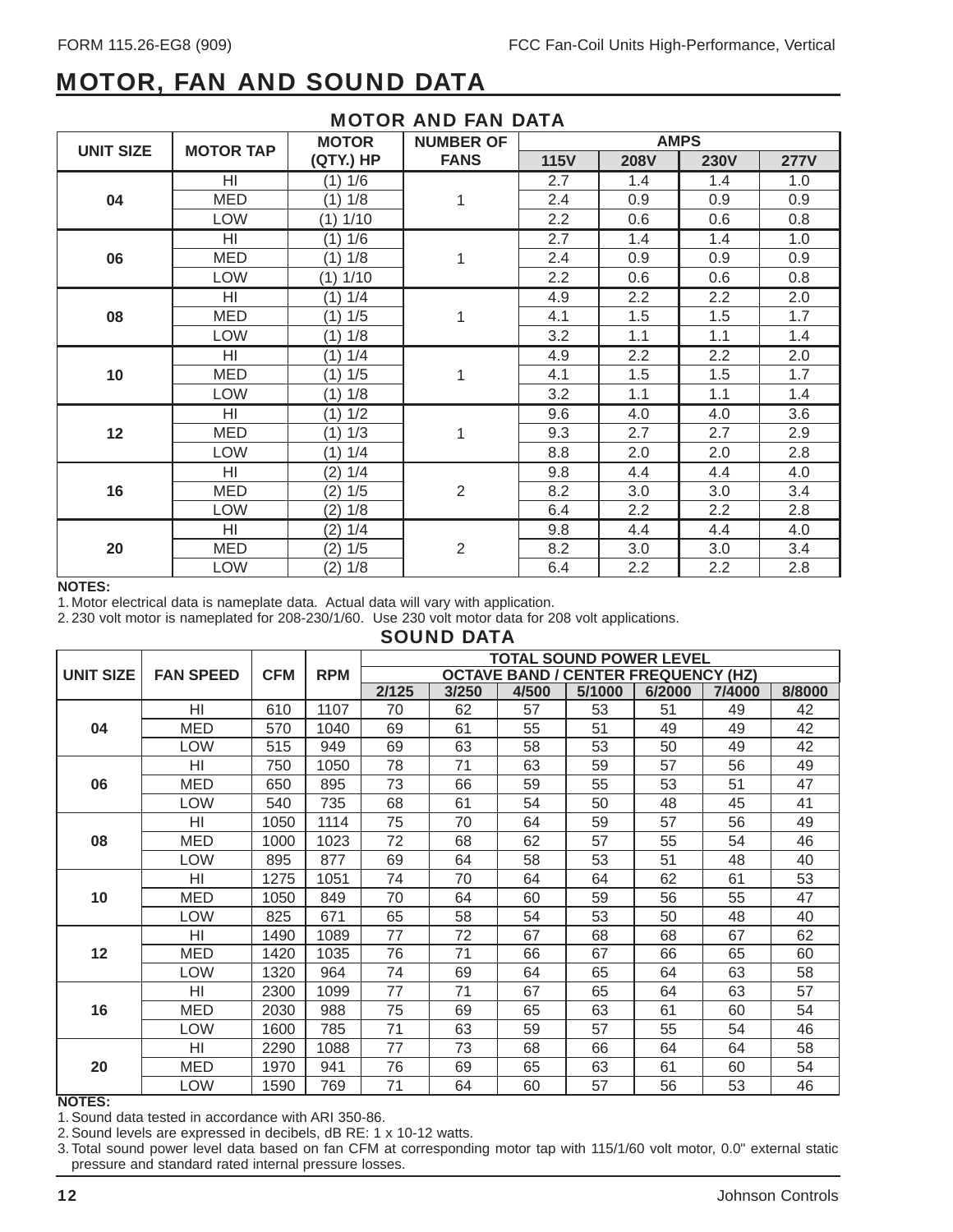# DIMENSIONAL DATA



**NOTES:**

- 1. All dimensions are inches [millimeters] +/- 1/4" [6mm]. Metric values are soft conversion.
- 2. Front access only is required for installation and service.

3. Right hand unit shown, left hand unit opposite.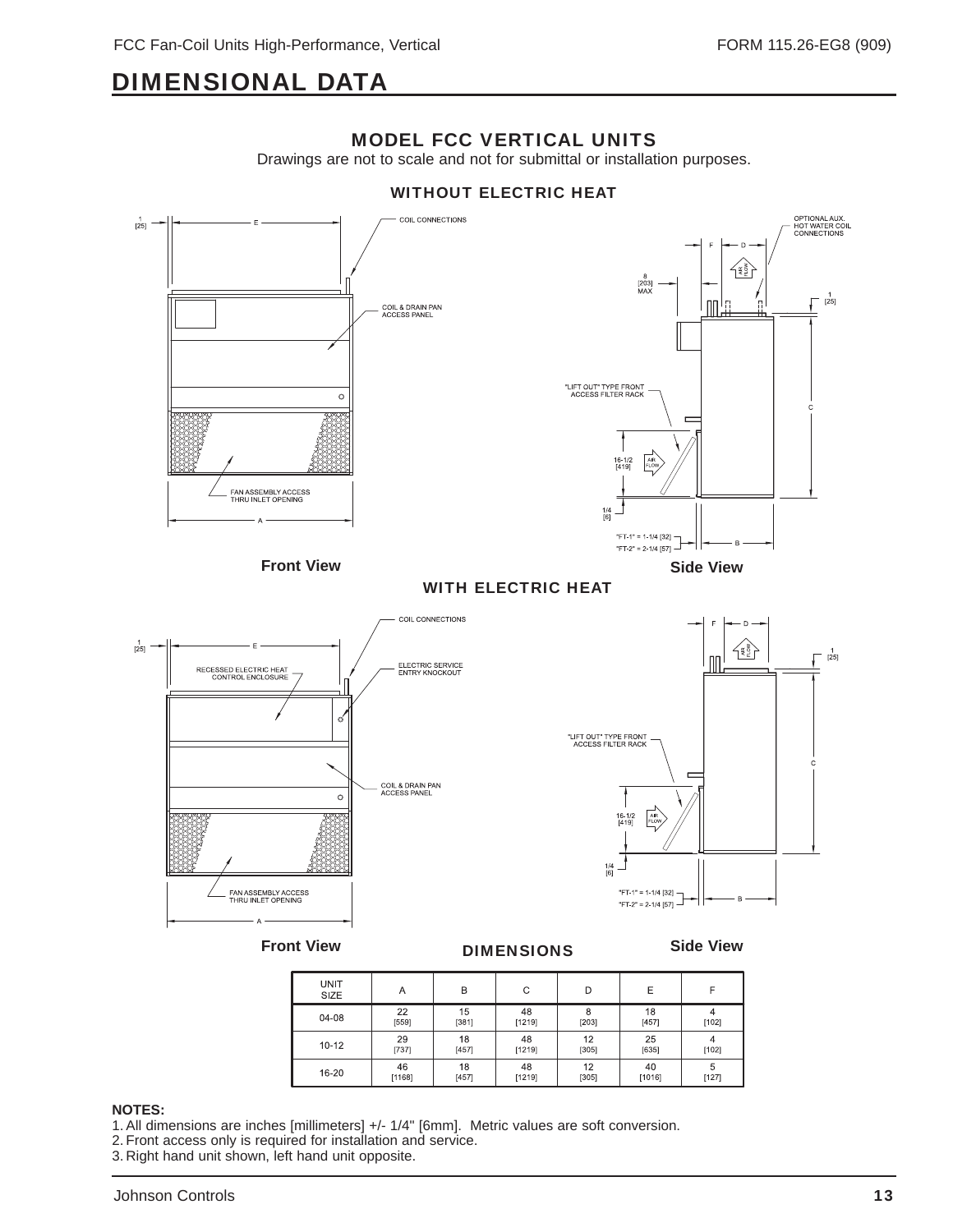# DIMENSIONAL DATA

# SUPPLY PLENUM WITH DOUBLE DEFLECTION GRILLE

Drawings are not to scale and not for submittal or installation purposes.



| UNIT SIZE |           | в          | C         | <b>SUPPLY GRILLE</b><br><b>W</b> x H |
|-----------|-----------|------------|-----------|--------------------------------------|
| 04-08     | 15" [381] | 22" [559]  | 15" [381] | 18" x 8" [457 x 203]                 |
| $10 - 12$ | 18" [457] | 29" [737]  | 18" [457] | 24" x 12" [610 x 305]                |
| $16 - 20$ | 18" [457] | 46" [1168] | 18" [457] | 40" x 12" [1016 x 305]               |

#### **NOTES:**

1. All dimensions are inches [millimeters] +/- 1/4" [6mm]. Metric values are soft conversion.

2. C-dimension adds to basic unit height.

# MIXING BOX SECTION

Drawings are not to scale and not for submittal or installation purposes.



**End View Side View**

 $\sqrt{r}$ 

| UNIT SIZE |            |           |           |             |              |
|-----------|------------|-----------|-----------|-------------|--------------|
| $04 - 08$ | 22" [559]  | 15" [381] | 15" [381] | $15"$ [381] | $31/2"$ [89] |
| $10 - 12$ | 29" [737]  | 18" [457] | 18" [457] | 20" [508]   | 4 1/2" [114] |
| $16 - 20$ | 46" [1168] | 18" [457] | 18" [457] | 36" [914]   | $5"$ [127]   |

#### **NOTES:**

1. All dimensions are inches [millimeters] +/- 1/4" [6mm]. Metric values are soft conversion.

2. Return air plenum (one inlet, no dampers) is available in lieu of mixing box section.

3. C-dimension adds to basic unit height.

4. Linkage and actuator for damper control shall be provided/installed by others.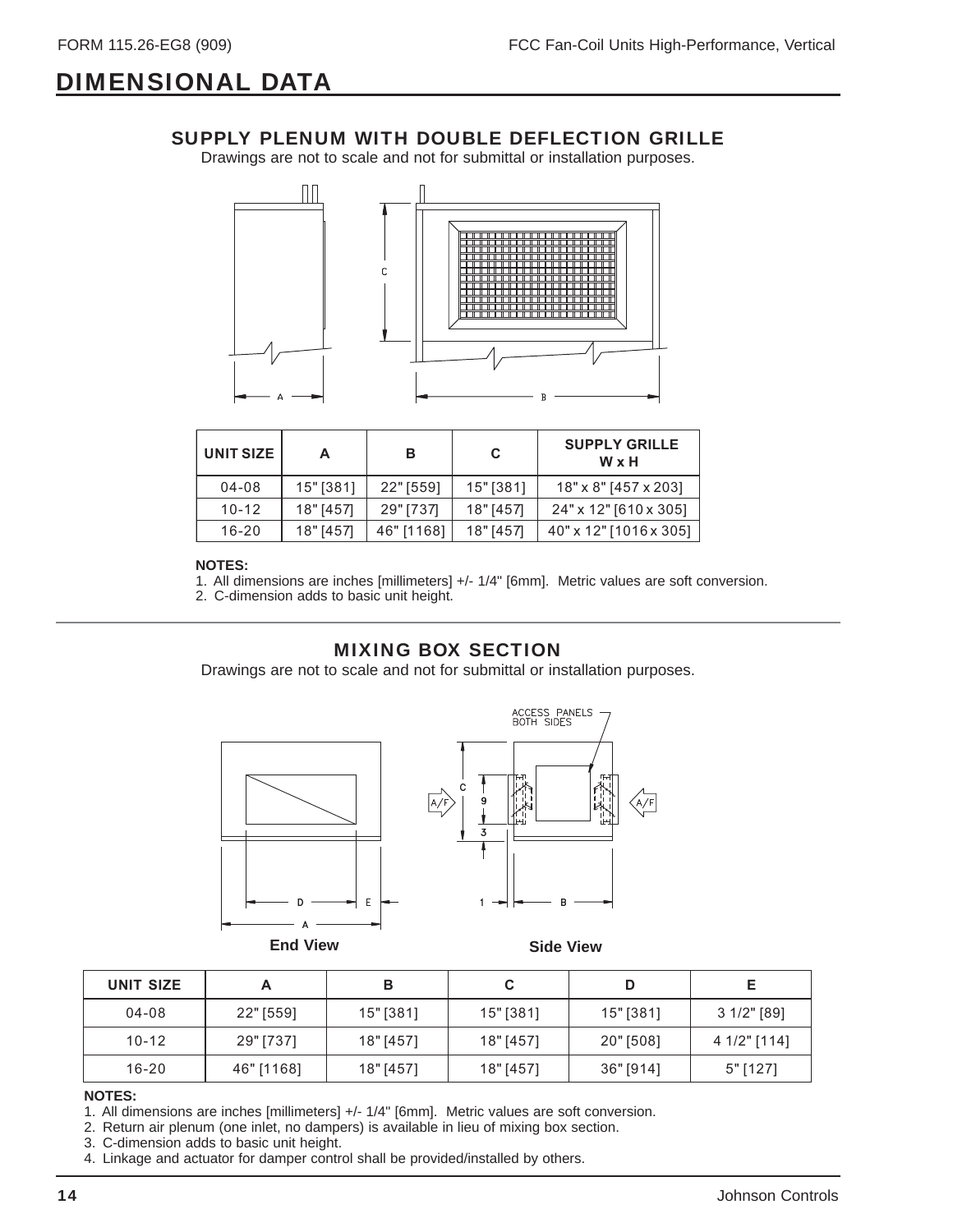# GUIDE SPECIFICATIONS

# GENERAL

Furnish and install Johnson Controls Model FCC Vertical Concealed Direct Drive Fan Coil Unit where indicated on the plans and specifications. Units shall be completely factory assembled, tested and shipped as one piece except where noted.

All units shall be capable of meeting or exceeding the scheduled capacities for cooling, heating, and air delivery. All unit dimensions for each model and size shall be considered maximums. Units shall be ETL listed in compliance with UL/ANSI Standard 1995, and be certified as complying with the latest edition of ARI Standard 440.

# **CONSTRUCTION**

All units shall be fabricated of heavy gauge galvanized steel, able to meet 125 hour salt spray test per ASTM B-117. All exterior panels shall be insulated with 1/2" thick fiberglass insulation rated for a maximum air velocity of 5000 f.p.m. In addition to using adhesive complying with NFPA 90A and 90B, the insulation shall incorporate a secondary mechanical fastener attached to the unit casing wall (weld pin). Adhesive as the only method of fastening the insulation to the casing is not acceptable. Insulation shall conform to UL 181 for erosion, ASTM C-1071 for thermal and sound absorbing material, NFPA 90A and 90B for fire and smoke, and carry a 25/50 Flame Spread and Smoke Developed Rating per ASTM E-84 and UL 723.

All units shall have a minimum 1" duct collar on the discharge. All access panels shall be fully insulated and attached with standard fasteners on at least two opposite sides. No coil, drain piping, or electrical connections shall pass through any access panel.

**Option:** Provide foil faced insulation in lieu of matt faced insulation. Foil insulation shall meet or exceed the requirements stated above, and in addition meet ASTM Standards C-665 and C-1136 for mold, mildew, and humidity resistance. Insulation shall be lined with aluminum foil, fiberglass scrim reinforcement, and #30 kraft paper laminated together with a flame resistant adhesive. All exposed edges shall be sealed to prevent any fibers from reaching the air stream.

**Option:** Provide elastomeric closed cell foam insulation in lieu of standard. Insulation shall meet all requirements of NFPA 90-A flame and smoke spread and melting point, as well as ASTM G-21 for bacterial and fungi resistance. Polyethylene insulation is not acceptable.

Each unit shall be furnished with a one-piece heavy gauge galvanized steel drain pan with welded corner construction.

**Option:** Provide a single wall primary drain pan constructed entirely of heavy gauge stainless steel for superior corrosion resistance. Stainless steel drain pans shall meet or exceed the requirements stated above.

# SOUND

Units shall have published sound power level data tested in accordance with ARI Standard 350-86.

# FAN ASSEMBLY

Unit fan shall be dynamically balanced, forwardly curved, direct drive DWDI wheel with 18 gauge galvanized chromate coated double inlet scroll. Motor shall include torsion flex suspension mount affixed to scroll using permanently attached mounting studs. Motor mount shall be secured with Nylock® lock nuts. Blower scroll shall be mounted to fan bulkhead with 18 gauge mounting rail in a manner to allow no metal-to-metal contact with fan bulkhead.

Blower motor shall be high efficiency, permanently lubricated sleeve bearing, permanent split-capacitor type with thermal overload protection and three separate horsepower taps. Single speed motors are not acceptable. The fan motor shall be unpluggable from the electrical leads at the motor case for simplified removal.

**Option:** Provide an electronic (SCR) fan speed controller for aid in balancing the fan capacity. The speed controller shall have a turn down stop to prevent the possibility of harming the motor bearings, and incorporate electrical noise suppression to minimize noise on the incoming power lines.

# COILS

All unit coils shall be rated in accordance with ARI 410.

All coils shall be 1/2" O.D. seamless copper tubes shall be mechanically expanded to provide an efficient bond between tube and fin. All water coils shall be provided with a manual air vent fitting to allow for coil venting. Valve core type vent fittings shall not be accepted.

All chilled water, hot water, and direct expansion (DX) coils shall have 0.016" tube wall thickness.